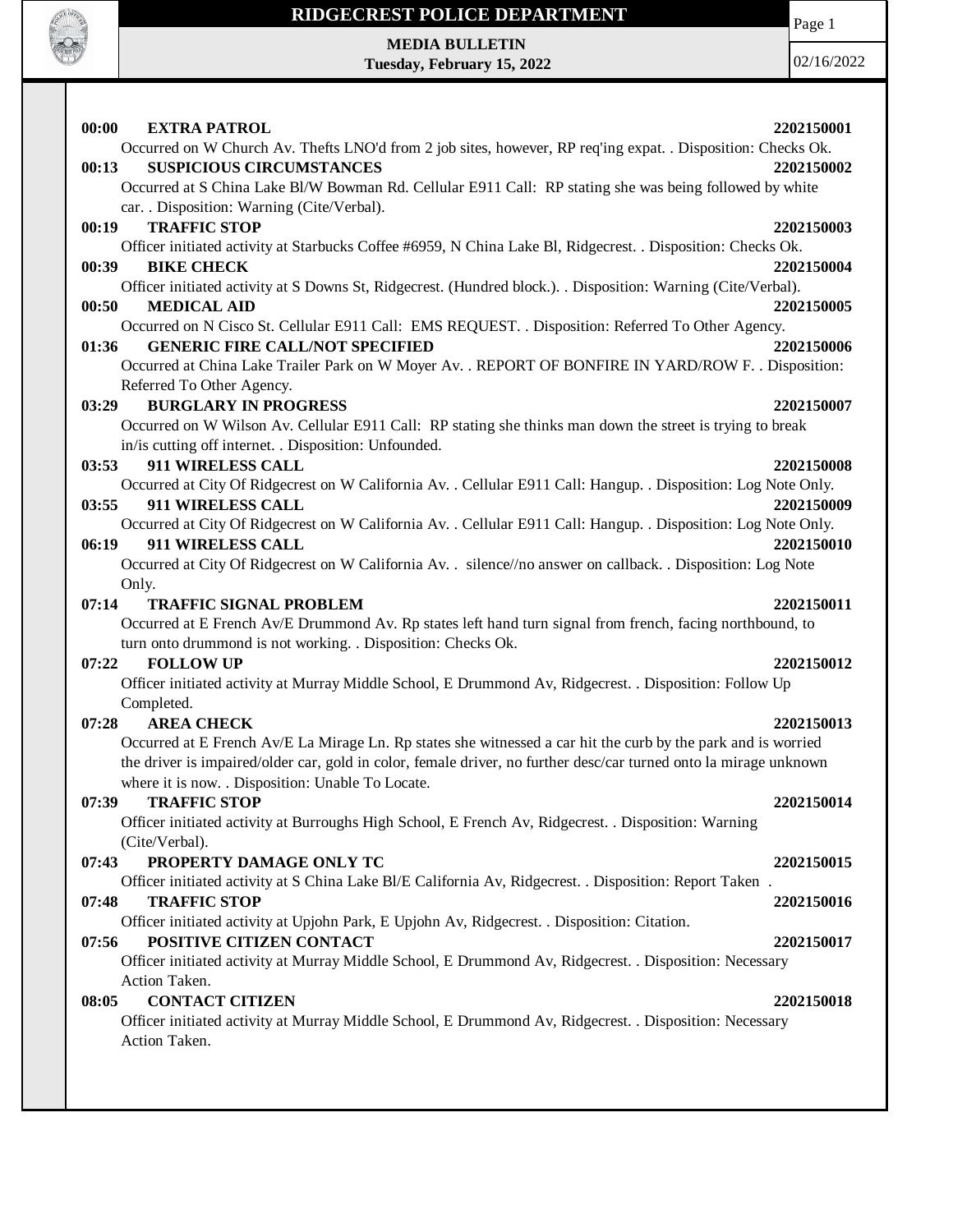

Page 2

**MEDIA BULLETIN Tuesday, February 15, 2022**

| <b>SUBPOENA SERVICE</b><br>08:06                                                                                     | 2202150019 |
|----------------------------------------------------------------------------------------------------------------------|------------|
| Officer initiated activity at E Terry Ln, Ridgecrest. . Disposition: Necessary Action Taken.                         |            |
| <b>TRAFFIC STOP</b><br>08:08                                                                                         | 2202150020 |
| Officer initiated activity at W Las Flores Av, Ridgecrest. (Hundred block.). Disposition: Warning (Cite/Verbal).     |            |
| 08:18<br><b>ACO CALL</b>                                                                                             | 2202150021 |
| Occurred on W Franklin Av. (Hundred block.) anon rp states a large black lab mix dog running loose /rp               |            |
| believes the dog lives on oregon st. . Disposition: Animal Control Handled.                                          |            |
| <b>CONTACT CITIZEN</b><br>08:33                                                                                      | 2202150022 |
| Officer initiated activity at Burroughs High School, E French Av, Ridgecrest. . Disposition: Information             |            |
| Provided.                                                                                                            |            |
| <b>CONTACT CITIZEN</b><br>08:36                                                                                      | 2202150023 |
| Occurred at City Of Ridgecrest on W California Av. . CALL RP/would like to speak to an SRO about checking            |            |
| on her son at school. . Disposition: Information Received.                                                           |            |
| <b>CONTACT CITIZEN</b><br>08:40                                                                                      | 2202150024 |
| Occurred at City Of Ridgecrest on W California Av. . CALL RP/rp would like to speak to on officer about her          |            |
| son. . Disposition: Information Provided.                                                                            |            |
| <b>CONTACT CITIZEN</b><br>08:58                                                                                      | 2202150025 |
| Officer initiated activity at Mesquite High School, W Drummond Av, Ridgecrest. . Disposition: Information            |            |
| Provided.                                                                                                            |            |
| 09:04<br><b>CODE VIOLATION</b>                                                                                       | 2202150026 |
| Officer initiated activity at S Warner St, Ridgecrest. . Disposition: Report Taken.                                  |            |
| 09:27<br><b>CONTACT CITIZEN</b>                                                                                      | 2202150027 |
| Occurred at Women's Center on S China Lake Bl. . needing to file a report. . Disposition: Checks Ok.                 |            |
| 09:38<br><b>CONTACT CITIZEN</b>                                                                                      | 2202150028 |
| Officer initiated activity at Murray Middle School, E Drummond Av, Ridgecrest. . Disposition: Information            |            |
| Provided.                                                                                                            |            |
| <b>CONTACT CITIZEN</b><br>09:39                                                                                      | 2202150029 |
| Officer initiated activity at James Monroe Middle School, W Church Av, Ridgecrest. . Disposition: Information        |            |
| Provided.                                                                                                            |            |
| POSITIVE CITIZEN CONTACT<br>09:47                                                                                    | 2202150030 |
| Officer initiated activity at Murray Middle School, E Drummond Av, Ridgecrest. . Disposition: Necessary              |            |
| Action Taken.<br>POSITIVE CITIZEN CONTACT                                                                            | 2202150031 |
| 09:49<br>Officer initiated activity at James Monroe Middle School, W Church Av, Ridgecrest. . Disposition: Necessary |            |
| Action Taken.                                                                                                        |            |
| 09:49<br><b>MEDICAL AID</b>                                                                                          | 2202150032 |
| Occurred on W Langley Av. Service Class: VOIP ambulance request. . Disposition: Referred To Other Agency.            |            |
| 09:58<br><b>CONTACT CITIZEN</b>                                                                                      | 2202150033 |
| Officer initiated activity at James Monroe Middle School, W Church Av, Ridgecrest. . Disposition: Necessary          |            |
| Action Taken.                                                                                                        |            |
| <b>ACO CALL</b><br>10:00                                                                                             | 2202150034 |
| Officer initiated activity at N Sierra View St, Ridgecrest. . Disposition: Animal Control Handled.                   |            |
| 10:01<br><b>CONTACT CITIZEN</b>                                                                                      | 2202150035 |
| Occurred at City Of Ridgecrest on W California Av. . Rp in the lobby-requesting to speak to WC about an              |            |
| incident last night. . Disposition: Information Provided.                                                            |            |
| <b>FOLLOW UP</b><br>10:05                                                                                            | 2202150036 |
| Officer initiated activity at Murray Middle School, E Drummond Av, Ridgecrest. . Disposition: Follow Up              |            |
| Completed.                                                                                                           |            |
|                                                                                                                      |            |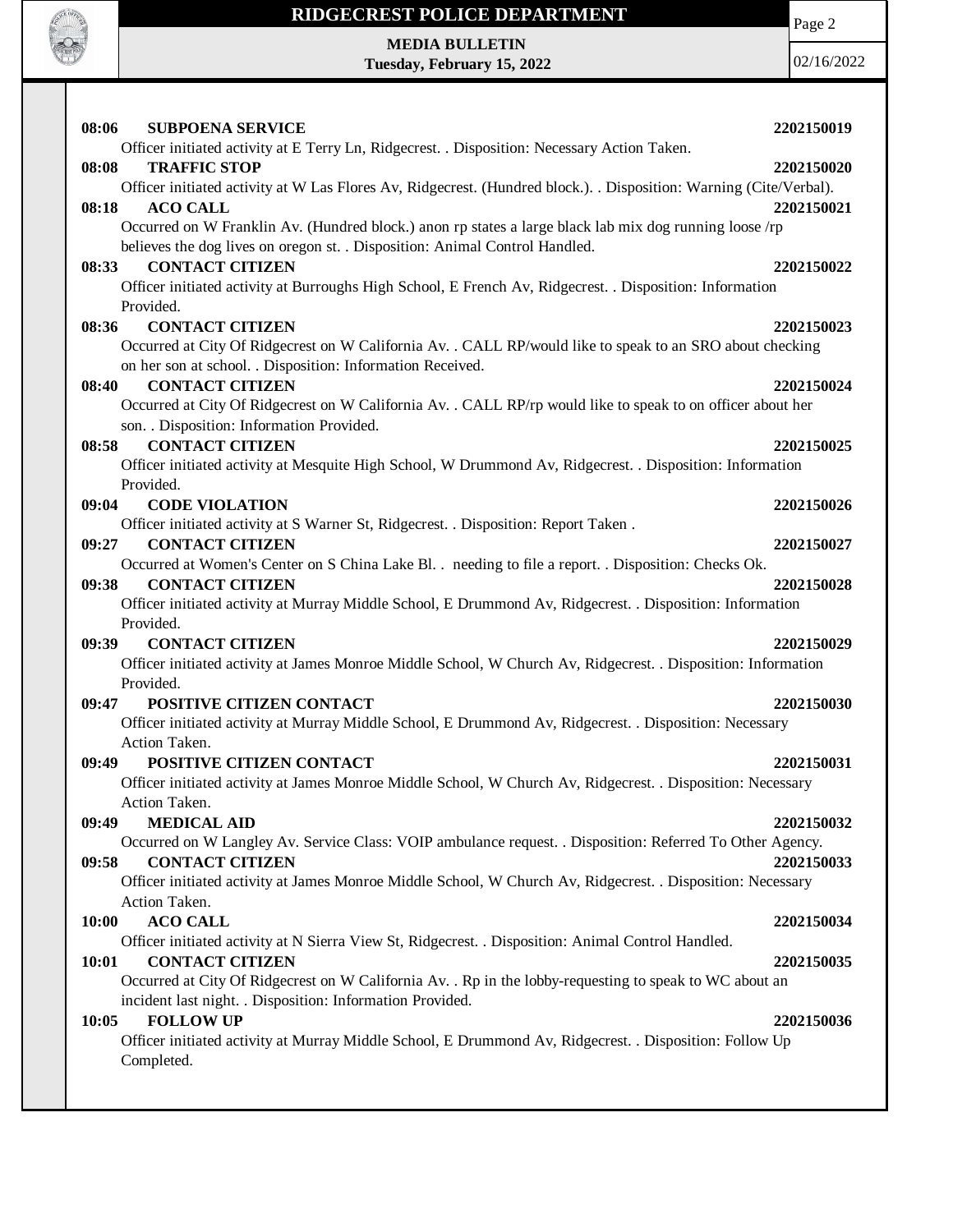

# **MEDIA BULLETIN**

**Tuesday, February 15, 2022**

Page 3

02/16/2022

### **10:07 CONTACT CITIZEN 2202150037** Occurred at City Of Ridgecrest on W California Av. . Rp in the lobby-wants to file a theft report/states stole jewelry from him. . Disposition: Information Provided. **10:21 ACO CALL 2202150038** Officer initiated activity at N Sahara Dr, Ridgecrest. Complaint of barking dog. . Disposition: Animal Control Handled. **10:22 WELFARE CHECK 2202150039** Occurred on N Sierra View St. RP states that there is a high pitch alarm going off at the location. . Disposition: Checks Ok. **10:41 CONTACT CITIZEN 2202150040** Officer initiated activity at Richmond Elementary School, E Rowe St, Ridgecrest. . Disposition: Information Provided. **10:50 911 WIRELESS CALL 2202150042** Occurred at City Of Ridgecrest on W California Av. . talking in background. . Disposition: Log Note Only. **10:54 SUSPICIOUS VEHICLE 2202150043** Occurred at Burger King on N China Lake Bl. . Rp states he saw a veh skid out into the median by burger king . rp is turning around to see if he can locate the veh and subj. . Disposition: Checks Ok. **10:59 CONTACT CITIZEN 2202150044** Occurred at Saddas Eastridge Market on E Ridgecrest Bl. . Service Class: BUSN rp states elderly female requesting to speak to an officer regarding money being taken out of her account. . Disposition: Necessary Action Taken. **11:12 WELFARE CHECK 2202150045** Occurred at City Of Ridgecrest on W California Av. . RP in the lobby would like a welck but is unsure about the address SA/Parks, Pamela 10/16/81 RM053583A/\$10k/VC 23153(F); HS 11550(A) cited/rel'd. . Disposition: Arrest Made. **11:17 CONTACT CITIZEN 2202150046** Officer initiated activity at Burroughs High School, E French Av, Ridgecrest. C4. . Disposition: Information Provided. **11:30 SAFETY HAZARD 2202150047** Occurred at E Upjohn Av/S Gateway Bl. KCFD req. . Disposition: Referred To Other Agency. **11:38 SAFETY HAZARD 2202150048** Occurred at E Upjohn Av/S Gateway Bl. 2nd rp for power line arcing. . Disposition: Duplicate Call Entered. **11:42 911 WIRELESS CALL 2202150049** Occurred at City Of Ridgecrest on W California Av. . phone issues, accidental dial. . Disposition: Necessary Action Taken. **11:44 CONTACT CITIZEN 2202150050** Officer initiated activity at Murray Middle School, E Drummond Av, Ridgecrest. . Disposition: Information Provided. **12:03 EXTRA PATROL 2202150051** Officer initiated activity at Mesquite High School, W Drummond Av, Ridgecrest. Possible trespasser. . Disposition: Gone On Arrival. **12:04 WELFARE CHECK 2202150052** Occurred at Oyo Hotel on Travel Inn. . . Disposition: Call Cancelled. **12:06 911 WIRELESS CALL 2202150053** Occurred at City Of Ridgecrest on W California Av. . sister in AZ is in a domestic. . Disposition: Information Provided. **12:06 TICKET SIGN OFF 2202150054** Occurred at City Of Ridgecrest on W California Av. . Ticket sign off. . Disposition: Necessary Action Taken.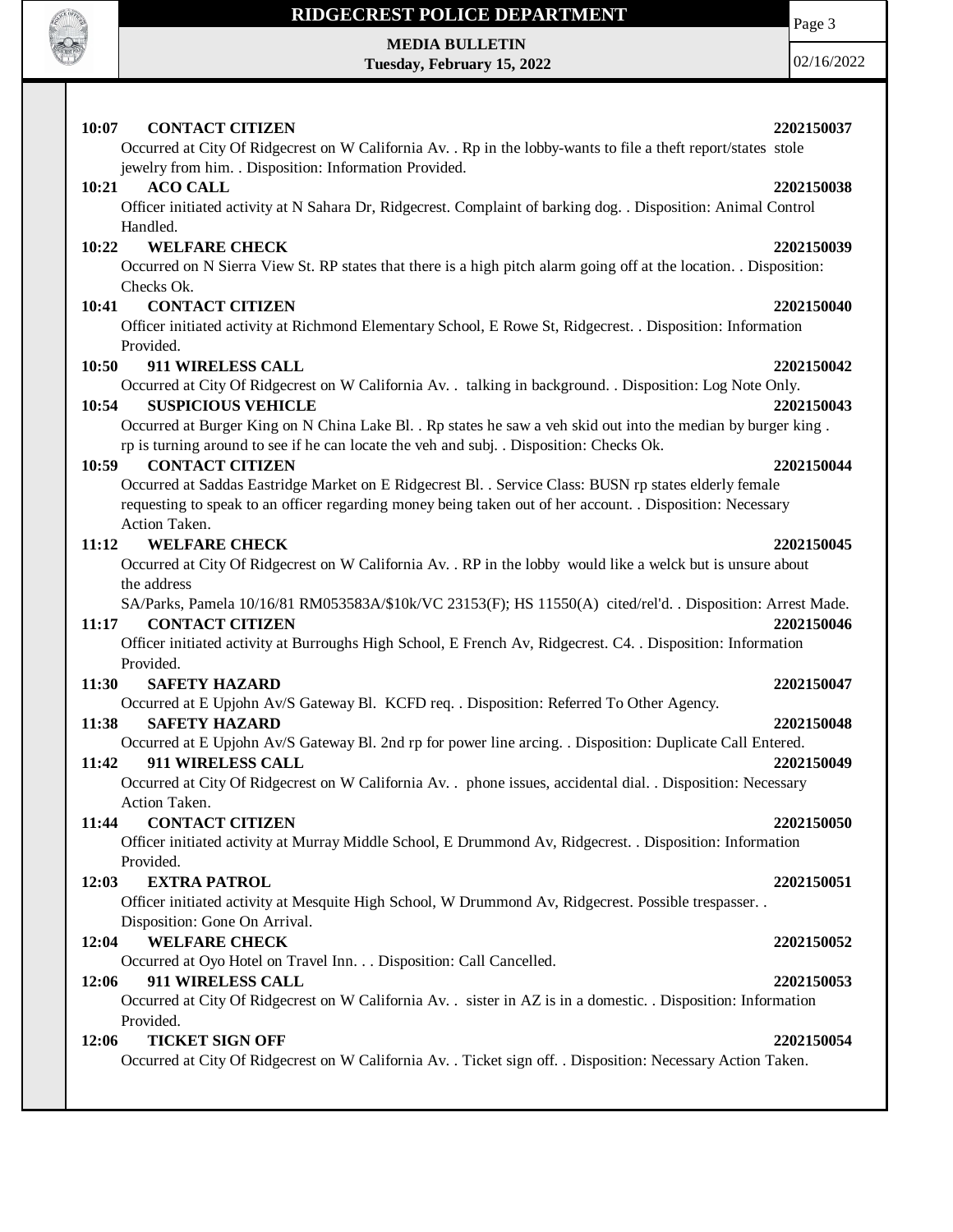

**MEDIA BULLETIN Tuesday, February 15, 2022** Page 4

| 12:07                     | <b>ASSIST OTHER DEPARTMENT</b>                                                                                   | 2202150055 |
|---------------------------|------------------------------------------------------------------------------------------------------------------|------------|
|                           | Occurred at City Of Ridgecrest on W California Av. . AOD on cont with wanted subject from their jurisdiction     |            |
|                           | that supposedly moved to Ridgecrest. . Disposition: Information Provided.                                        |            |
| 12:07                     | <b>WELFARE CHECK</b>                                                                                             | 2202150056 |
|                           | Occurred at Oyo Hotel on S China Lake Bl. . Rp states that they were trying to help the subject Rp states they   |            |
|                           | are very angry and yelling and sounds like they are causing a ruckus. Would like a welfare check                 |            |
|                           | Disposition: Checks Ok.                                                                                          |            |
| 12:07                     | <b>TRAFFIC STOP</b>                                                                                              | 2202150057 |
|                           | Officer initiated activity at E Drummond Av, Ridgecrest. (Hundred block.). . Disposition: Warning (Cite/Verbal). |            |
| 12:08                     | <b>EXTRA PATROL</b>                                                                                              | 2202150058 |
|                           | Officer initiated activity at Stater Brothers #109, N China Lake Bl, Ridgecrest. . Disposition: Checks Ok.       |            |
| <b>INJURY TC</b><br>12:12 |                                                                                                                  | 2202150059 |
|                           | Occurred at S China Lake Bl/W Bowman Rd. 3 veh. . Disposition: Report Taken.                                     |            |
| 12:13                     | 911 WIRELESS CALL                                                                                                | 2202150060 |
|                           | Occurred at S China Lake Bl/W Bowman Rd. Rp reporting 3 car tc. . Disposition: Duplicate Call Entered.           |            |
| 12:14                     | <b>SUSPICIOUS VEHICLE</b>                                                                                        | 2202150061 |
|                           | Occurred on S Locust St. Suspicious vehicle Blue Chevy Cruz unknown lic plate, parked across the street.         |            |
|                           | Keeps starring at them. Rp believes he might be UI. Keeps reclining the seat and then popping back up.           |            |
|                           | Possibly HMA. . Disposition: Cancelled by RP.                                                                    |            |
| 12:21                     | <b>RUNAWAY/OUT OF CONTROL JUVENILE</b>                                                                           | 2202150062 |
|                           | Officer initiated activity at Pierce Elementary School, N Gold Canyon Dr, Ridgecrest. . Disposition: Warning     |            |
| (Cite/Verbal).            |                                                                                                                  |            |
| 12:33                     | <b>WARRANT ARREST</b>                                                                                            | 2202150063 |
|                           | Officer initiated activity at City Of Ridgecrest, W California Av, Ridgecrest. Susp in lobby saying he has a     |            |
| warrant                   | S/A Sivadon, Donald 6/9/1975 RM055709A/\$500/PC 647(f) ARREST 21-3480 cited/rel'd. . Disposition: Arrest         |            |
| Made.                     |                                                                                                                  |            |
| 12:34                     | 911 WIRELESS CALL                                                                                                | 2202150064 |
|                           | Occurred at City Of Ridgecrest on W California Av. . misdial. . Disposition: Log Note Only.                      |            |
| 12:40                     | <b>CONTACT CITIZEN</b>                                                                                           | 2202150065 |
|                           | Occurred at City Of Ridgecrest on W California Av. . CALL RP/would like to speak to P9 about a TC report. .      |            |
|                           | Disposition: Information Provided.                                                                               |            |
| 12:41                     | <b>CODE VIOLATION</b>                                                                                            | 2202150066 |
|                           | Occurred on N Peg St. RP STATES THAT THIS ADDRESS HAS CODE ISSUES. CONTACT VIA 21. .                             |            |
|                           | Disposition: Information Provided.                                                                               |            |
| 12:47<br><b>THEFT</b>     |                                                                                                                  | 2202150067 |
|                           | Occurred at City Of Ridgecrest on W California Av. . Rp in the lobby-money stolen from EBT. . Disposition:       |            |
| Information Provided.     |                                                                                                                  |            |
| <b>ACO CALL</b><br>12:48  |                                                                                                                  | 2202150068 |
|                           | Occurred on S McCall St. Rp states there is a dog roaming the street came up to them that has had puppies        |            |
|                           | and is skinny. . Disposition: Animal Control Handled.                                                            |            |
| 12:58                     | <b>DOMESTIC DISTURBANCE</b>                                                                                      | 2202150069 |
|                           | Occurred on N Peg St. Rp gf said her ex bf is at her house, and is harassing her, and trying to come into the    |            |
| house                     |                                                                                                                  |            |
|                           | 415 DVIR: ex-dating, non cohab, no children, relationship issues. . Disposition: Domestic Violence               |            |
| Documentation.            |                                                                                                                  |            |
| 13:23                     | <b>CONTACT CITIZEN</b>                                                                                           | 2202150070 |
|                           | Occurred on N Norma St. RP is very hard to understand. . Disposition: Checks Ok.                                 |            |
|                           |                                                                                                                  |            |
|                           |                                                                                                                  |            |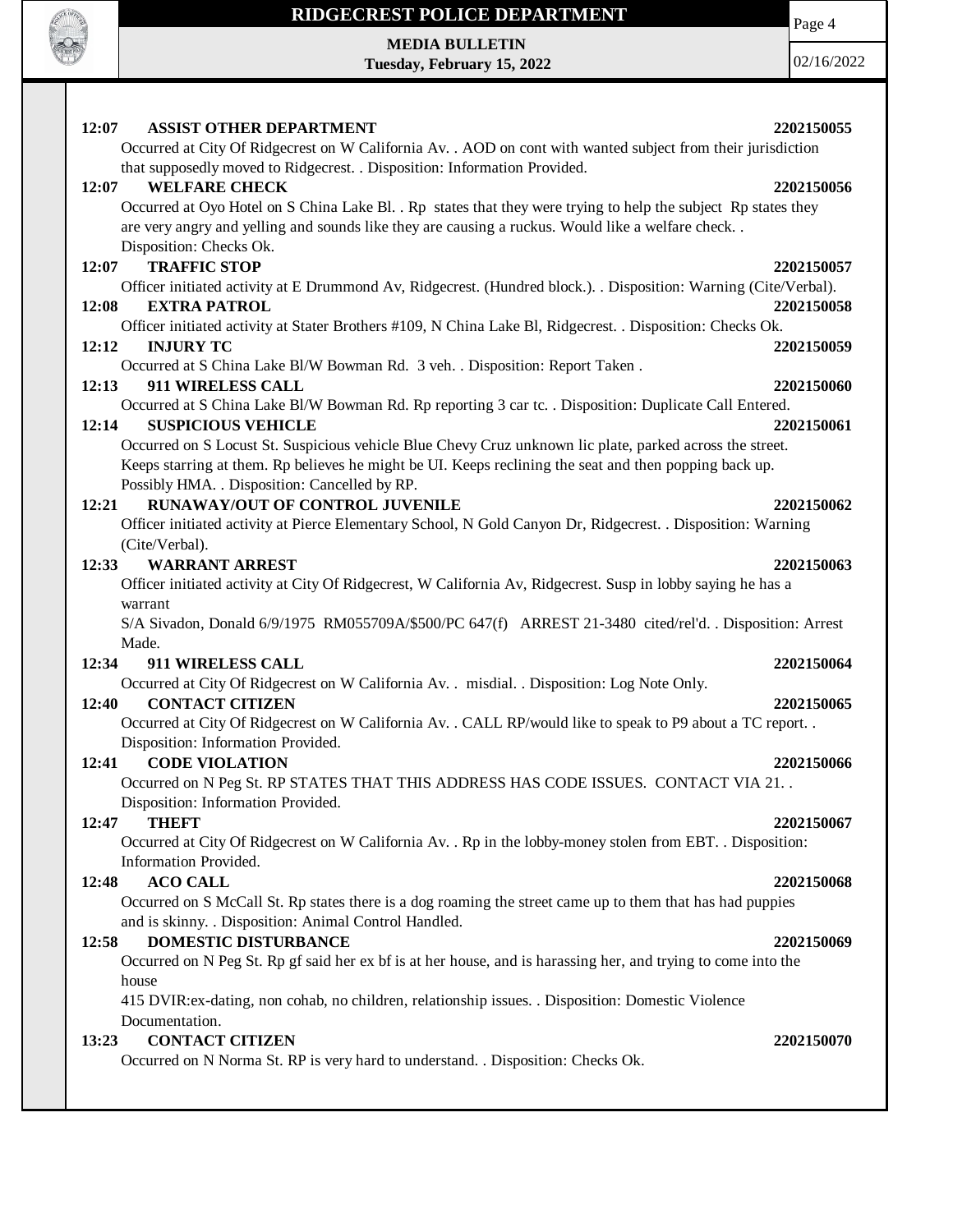

Page 5

**MEDIA BULLETIN Tuesday, February 15, 2022**

| 13:28<br><b>CONTACT CITIZEN</b>                                                                                  | 2202150071 |
|------------------------------------------------------------------------------------------------------------------|------------|
| Occurred at Quality Inn on S China Lake Bl. . RP would like contact. . Disposition: Necessary Action Taken.      |            |
| <b>CONTACT CITIZEN</b><br>13:29                                                                                  | 2202150072 |
| Officer initiated activity at Burroughs High School, E French Av, Ridgecrest. . Disposition: Information         |            |
| Received.                                                                                                        |            |
| <b>CONTACT CITIZEN</b><br>13:35                                                                                  | 2202150073 |
| Officer initiated activity at James Monroe Middle School, W Church Av, Ridgecrest. . Disposition: Counselled.    |            |
| <b>ACO CALL</b><br>13:47                                                                                         | 2202150074 |
| Officer initiated activity at W Church Av, Ridgecrest. Area chk for loose dogs. . Disposition: Animal Control    |            |
| Handled.                                                                                                         |            |
| <b>SUBJECT DOWN</b><br>13:49                                                                                     | 2202150075 |
| Occurred on E Bowman Rd. Rp in walmart parking lot, man laying in the desert in the dirt in betwee cl bl and     |            |
| inside the parking lot. . Disposition: Unable To Locate.                                                         |            |
| <b>REPOSSESSION</b><br>13:50                                                                                     | 2202150076 |
| Occurred on S Silver Ridge St. Repo owner aware. . Disposition: Information Received.                            |            |
| <b>MEDICAL AID</b><br>13:54                                                                                      | 2202150077 |
| Occurred at Motel 6 on E Ridgecrest Bl. . Ambulance Reqest                                                       |            |
| Service Class: VOIP. . Disposition: Referred To Other Agency.                                                    |            |
| 14:14<br><b>CODE VIOLATION</b>                                                                                   | 2202150078 |
| Officer initiated activity at N Arroyo St, Ridgecrest. . Disposition: Warning (Cite/Verbal).                     |            |
| 911 WIRELESS CALL<br>14:16                                                                                       | 2202150079 |
| Occurred at City Of Ridgecrest on W California Av. . abandoned line. . Disposition: Log Note Only.               |            |
| 14:23<br>911 WIRELESS CALL                                                                                       | 2202150080 |
|                                                                                                                  |            |
| Occurred on S China Lake Bl. Service Class: BUSN misdial. . Disposition: Log Note Only.<br>14:35<br>PATROL CHECK |            |
|                                                                                                                  | 2202150081 |
| Officer initiated activity at Skate Park, E French Av, Ridgecrest. . Disposition: Checks Ok.                     |            |
| 14:40<br><b>FOUND PROPERTY</b>                                                                                   | 2202150082 |
| Occurred on N Norma St. Rp would like to meet an officer at the location found a prescription would like to      |            |
| show it to an officer. . Disposition: Report Taken.                                                              |            |
| <b>SPOUSAL ABUSE</b><br>14:41                                                                                    | 2202150083 |
| Occurred at Kern County Library on E Las Flores Av. . WMA and 2 BMA's requesting an Officer - RP called to       |            |
| advise that one of the males is getting upset                                                                    |            |
| SA/Wright, Odaryl 9/28/84 chg/PC 273.5(A) booked CRF. . Disposition: Arrest Made.                                |            |
| <b>CONTACT CITIZEN</b><br>14:59                                                                                  | 2202150084 |
| Occurred at City Of Ridgecrest on W California Av. . Rp in the lobby-states that he allowed someone to live in   |            |
| his home but now he wants them gone. . Disposition: Information Provided.                                        |            |
| <b>ACO CALL</b><br>15:05                                                                                         | 2202150085 |
| Occurred at City Of Ridgecrest on W California Av. . CALL RP/would like to talk to the ACO that came by her      |            |
| house earlier. . Disposition: Animal Control Handled.                                                            |            |
| 15:10<br><b>AREA CHECK</b>                                                                                       | 2202150086 |
| Occurred on N Balsam St. (Hundred block.) glass at the top of one of the lightposts on the side of madison       |            |
| avenue is swinging around due to the wind/rp concerned it might fall and hurt someone. . Disposition: Checks     |            |
| Ok.                                                                                                              |            |
| <b>WARRANT ARREST</b><br>15:16                                                                                   | 2202150087 |
| Officer initiated activity at Fastrip Food Store, S China Lake Bl, Ridgecrest. SA/Cacho, Ricardo 9/22/89         |            |
| RF008802B/\$71k/PC 460(B)                                                                                        |            |
| RM055579A/\$500/HS 11364                                                                                         |            |
| booked CRF. . Disposition: Arrest Made.                                                                          |            |
|                                                                                                                  |            |
|                                                                                                                  |            |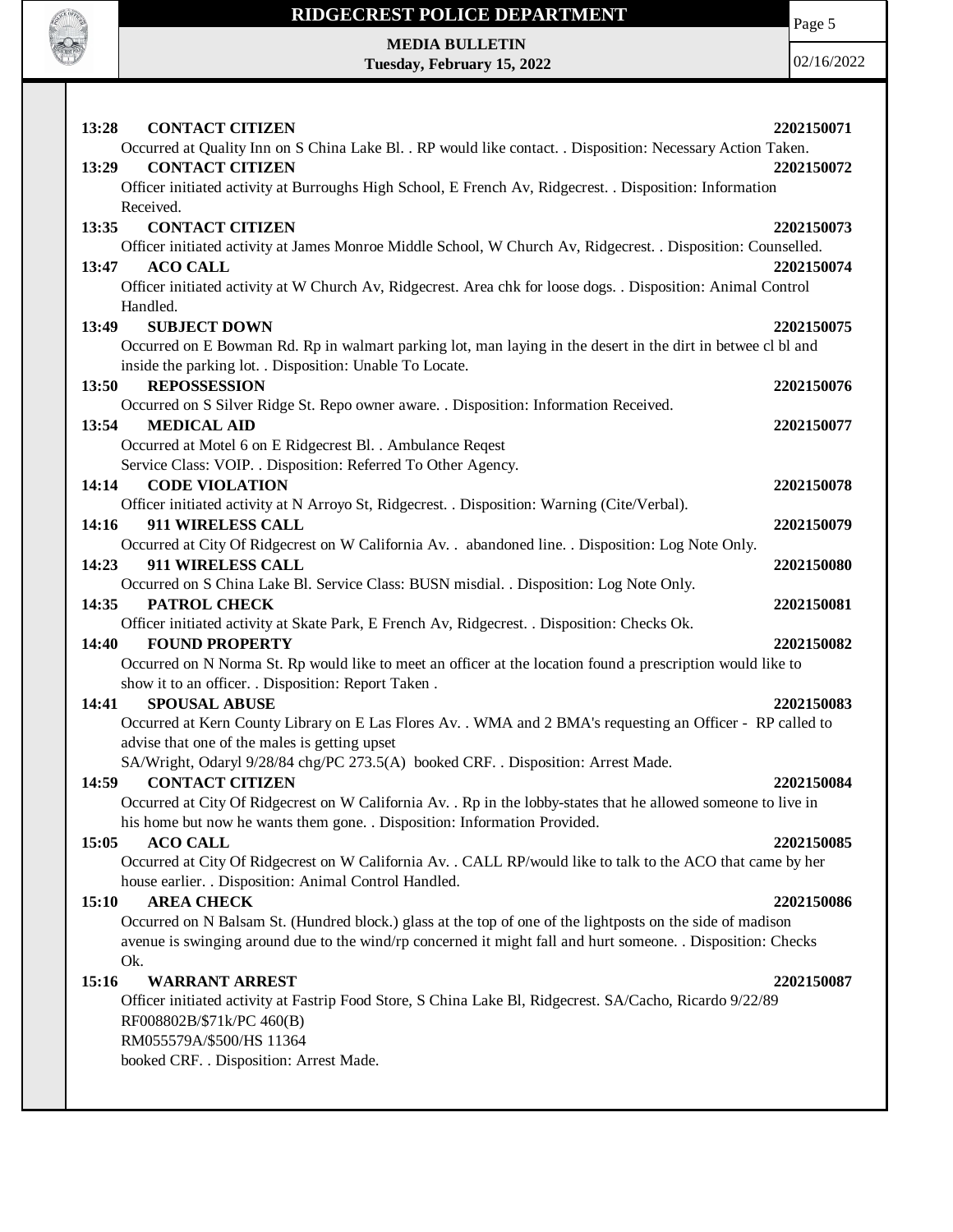

Page 6

**MEDIA BULLETIN Tuesday, February 15, 2022** 02/16/2022 **15:35 EXTRA PATROL 2202150088** Occurred at Immanuel Ministry Center on N China Lake Bl. . Rp states there are usually 1-2 homeless people camping in the alley behind the church. . Disposition: Unable To Locate. **15:36 ACO CALL 2202150089** Occurred at S Richmond Rd/E Bowman Rd. Loose medium sized brown dog in the area/rp trying to get it. . Disposition: Call Cancelled. **15:38 PROPERTY DAMAGE ONLY TC 2202150090** Occurred on S Gateway Bl. Black escalade, has apparently driven into the fence further south from the elementary school. did not see anyone inside. no one appears to be inside the vehicle. . Disposition: Necessary Action Taken. **15:42 HAZARDOUS CONDITION 2202150091** Occurred at N Downs St/W Las Flores Av. Mattress and a tire in the middle of the street- car almost hit RP trying to avoid the things on the road. . Disposition: Unable To Locate. **15:42 ACO CALL 2202150092** Occurred on S Richmond Rd. Boxer mix infront of the store. . Disposition: Animal Control Handled. **15:47 PRISONER TRANSPORT 2202150093** Occurred at City Of Ridgecrest on W California Av. . 22-481/22-482. . Disposition: Necessary Action Taken. **16:10 TRAFFIC STOP 2202150094 16:20 CONTACT CITIZEN 2202150095 16:24 CONTACT CITIZEN 2202150096 16:36 TICKET SIGN OFF 2202150097 16:48 BURGLARY - RESIDENTIAL - REPORT 2202150098 17:03 BATTERY 2202150099 17:04 CONTACT CITIZEN 2202150100 17:15 HARASSMENT 2202150101 17:24 ASSIST OTHER DEPARTMENT 2202150102 17:34 SUSPICIOUS VEHICLE 2202150103**

### Officer initiated activity at N Mahan St, Ridgecrest. (Hundred block.). . Disposition: Checks Ok.

Occurred at Bella Sera on N China Lake Bl. . Requesting an Officer to respond to take a report. . Disposition: Report Taken .

Occurred on W Ward Av. Rp had a call from United States Marshall Service. Rp would like to run the call by and officer and make sure they do not have a warrant. . Disposition: Information Provided.

Occurred at City Of Ridgecrest on W California Av. . Ticket sign off- fee paid. . Disposition: Necessary Action Taken.

Occurred on S Gold Canyon St. RP's wife just got home and says that someone broke into the house requesting an Officer. . Disposition: Report Taken .

Occurred on W Upjohn Av. Daughter, , just threw a bottle and other items at rp' s tv, mother, and youngest daughter, putting a hole in the wall. left scene. rp says she usually walks toward 800 w upjohn. . Disposition: Counselled.

Occurred at City Of Ridgecrest on W California Av. . Call rp. rp requesting to speak to P5. . Disposition: Information Provided.

Occurred on W Rick Ct. RP statin old friend is persistently trying to get rp to loan him money. not currently at rp's residence but will show up and not leave. . Disposition: Information Provided.

Occurred on W Coral Av. KCFD req assistance. . Disposition: Assisted.

Occurred on W St George Av. (Hundred block.) 4 houses west there is a suspicious veh with no front plate that rp thinks is stolen or abandoned. . Disposition: Warning (Cite/Verbal).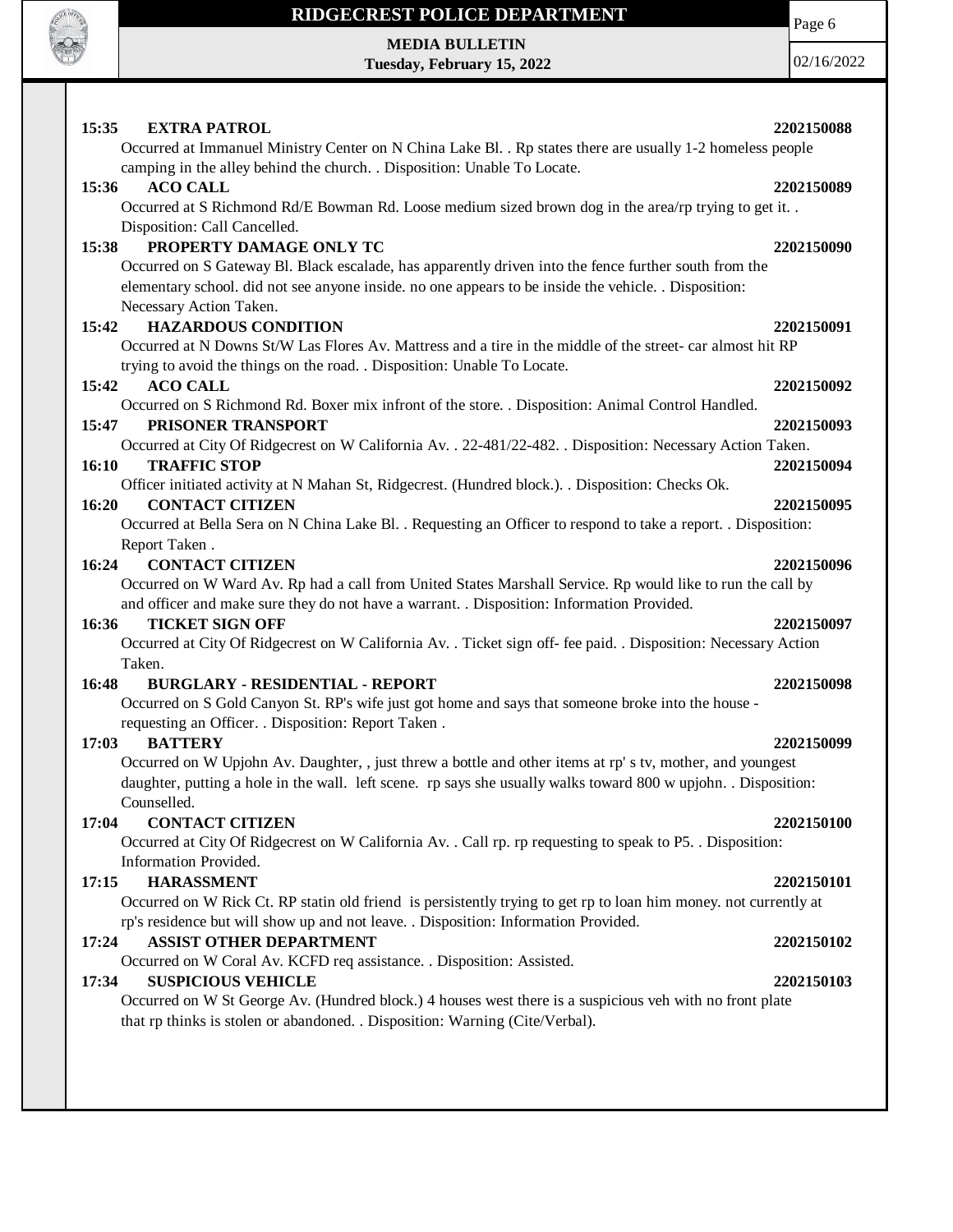

**MEDIA BULLETIN Tuesday, February 15, 2022** Page 7 02/16/2022

### **17:51 FOUND PROPERTY 2202150104** Occurred at Fastrip Food Store on S China Lake Bl. . Male was just in store (is trespassed) and stole big ice cream and donut bar, and left the scene, unk dot black hoodie over black, black shoes, white tee, hat. . Disposition: Necessary Action Taken. **18:09 WELFARE CHECK 2202150105** Occurred on E Kashmir Ln. Socialworker from SB county requesting welcheck on newborn that left St Mary's apple valley AMA. . Disposition: Negative Contact. **18:20 DETAIL 2202150106**

Officer initiated activity at Burroughs High School, E French Av, Ridgecrest. Basketball game. . Disposition: Necessary Action Taken.

### **18:53 911 WIRELESS CALL 2202150108**

Occurred at City Of Ridgecrest on W California Av. . Cellular E911 Call: Open line. . Disposition: Log Note Only.

### **18:54 WELFARE CHECK 2202150109**

Occurred at Heritage Suites on N Heritage Dr. . RP stating male 8 yr old wandering area crying /RP unable to provide further description. . Disposition: Gone Prior to Arrival.

### **19:05 KEEP THE PEACE 2202150110** 2202150110

Occurred on E Commercial Av. RP requesting KTP for property retrieval 10-21 RP prior. . Disposition: Report Taken .

### **19:10 CITIZEN ASSIST 2202150111**

Occurred at Walgreens #09030 on W Drummond Av. . Cellular E911 Call: RP stating she can't unlock her bike/needs lock cut. . Disposition: Cancelled by RP.

### **19:36 DOMESTIC DISTURBANCE 2202150112**

Occurred at Walmart Supercenter on E Bowman Rd. . Cellular E911 Call: RP stating male half is HBD/put hands around her neck/couple living in RV in walmart parking lot

DVIR Orvil Stilke and Renee Righter/Married/cohab/arguing over relationship issues. . Disposition: Domestic Violence Documentation.

### **20:01 CONTACT CITIZEN 2202150114**

Occurred at Fastrip Food Store on S China Lake Bl. . 10-21 RP regarding UNK domestic issue. . Disposition: Information Provided.

### **20:04 HARASSMENT 2202150115**

Occurred at Walmart Supercenter on E Bowman Rd. . RP stating neighbor is stalking her/sub came into work RP has video. . Disposition: Log Note Only.

### **21:01 WARRANT ARREST 2202150116**

Occurred at City Of Ridgecrest on W California Av. . SA/Trumbo, David 07/20/1999 /CITED AND RELEASED RM048817A/\$31K/488 PC

RM051889A/\$31K/12500(A) VC. . Disposition: Arrest Made.

### **21:55 TRAFFIC STOP 2202150117**

Officer initiated activity at N Downs St, Ridgecrest. . Disposition: Warning (Cite/Verbal).

### **22:34 EVALUATION 2202150118**

Occurred at Ridgecrest Regional Hospital on N China Lake Bl. . Female in ER. . Disposition: Necessary Action Taken.

## **22:46 MEDICAL AID 2202150119**

Occurred on N Cisco St. Cellular E911 Call: EMS request. . Disposition: Referred To Other Agency.

# **22:49 ANNOYING/OBSCENE PHONE CALL 2202150120**

Occurred on W Moyer Av. NO FIRE POLICE OR EMS EMERGENCY. . Disposition: Log Note Only. **22:51 ANNOYING/OBSCENE PHONE CALL 2202150121**

Occurred on W Moyer Av. NO FIRE POLICE OR EMS EMERGENCY. . Disposition: Log Note Only.